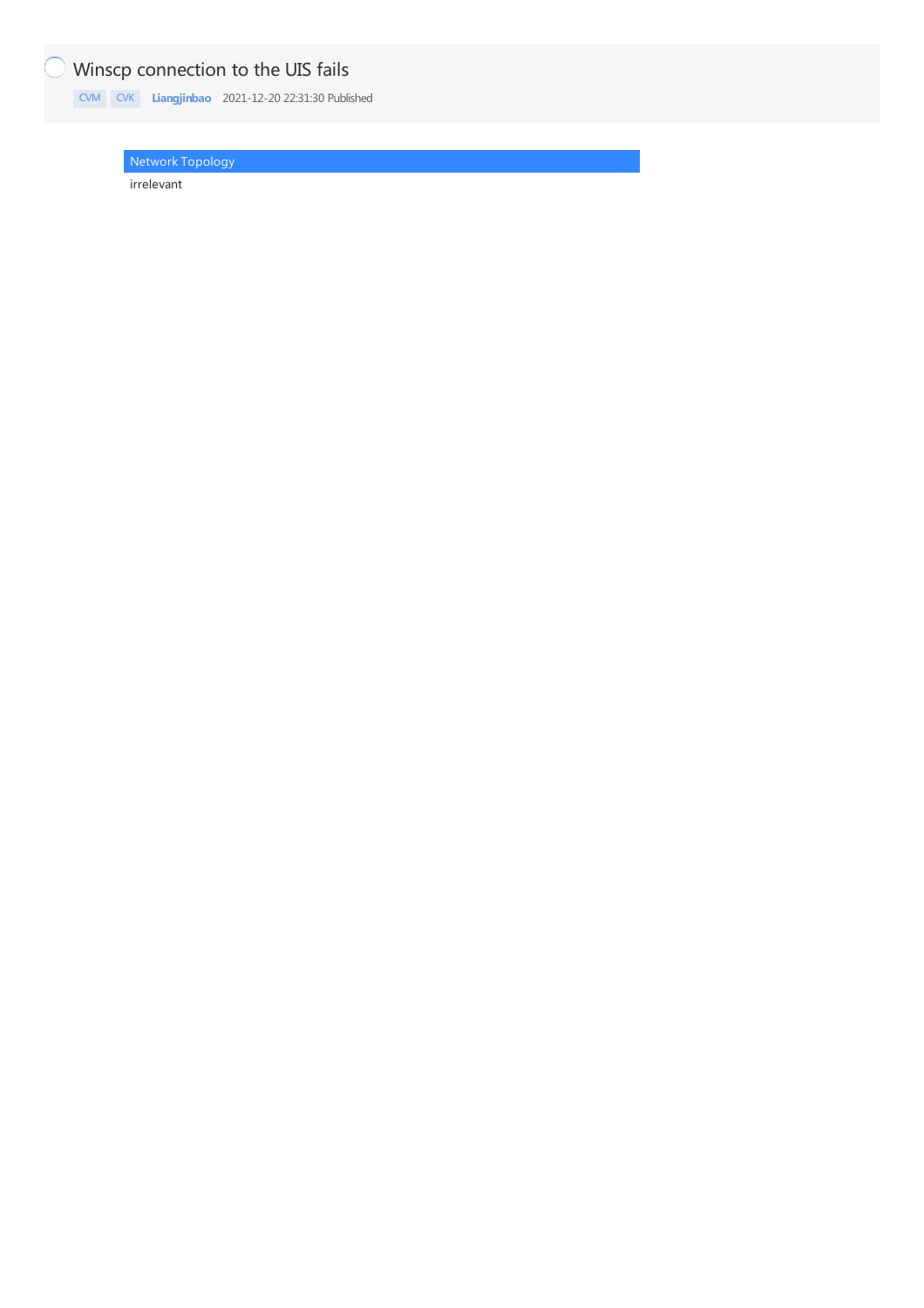## Problem Description

The FTP client cannot connect to the UIS background and cannot use transfer software such as SFTP or WINSCP

| agement             | $\odot$<br>$\equiv$<br>Dashboard | 言<br>曲<br>П<br>VMs<br>Networks Storage   | 羅<br>٠<br>Hosts<br>Services  | A<br>Alarms  | $\circledcirc$<br>System                                                                         | <sup>2</sup> Hot Key v<br>$53$ $\pm$ $0$ |             | $2$ adm     |
|---------------------|----------------------------------|------------------------------------------|------------------------------|--------------|--------------------------------------------------------------------------------------------------|------------------------------------------|-------------|-------------|
| $\hat{\phantom{a}}$ | Hosts / PDC-Node4                |                                          |                              |              | O Untitled - Google Chrome                                                                       | $\Box$<br>$\times$                       |             | $\circ$     |
|                     | <b>Add VM</b>                    | X Enter Maintenance Mode<br>3. Import VM | @ Ext Maintenance Mod        |              | @ 192.168.201.10:8443/uis/uis/download/volume?hostId=188volumeName=EnstaJGaTtV%2B22ei%2FO7Lbw%3D |                                          |             |             |
|                     | E Summary                        | C Performance Monitoring                 | E Hardware Monitoring        | <b>Q</b> VMs |                                                                                                  |                                          |             |             |
|                     | Storage Pools                    |                                          |                              |              |                                                                                                  |                                          | Bynchronize | $oplus$ Add |
| ment<br>$\sim$      | Alias                            | Type                                     | Path                         |              |                                                                                                  |                                          |             | Ξ           |
|                     | Asahi, DR                        | Shared File System                       | <b>Nms/Asahi DR</b>          |              |                                                                                                  |                                          |             |             |
|                     | eCONSOLE                         | Shared File System                       | AmsreCONSOLE                 |              |                                                                                                  |                                          |             |             |
|                     | ESA DR                           | Shared File System                       | Ams/Elka DR                  |              |                                                                                                  |                                          |             |             |
|                     | Asahi_Production                 | Shared File System                       | <b>/vms/Asahi_Production</b> |              |                                                                                                  |                                          |             |             |
|                     | ASHVSQL                          | Shared File System                       | /wns/ASHVSQL                 |              |                                                                                                  |                                          |             |             |
|                     | EssayN_DR                        | Shared File System                       | /www.EskaVN_DR               |              |                                                                                                  |                                          |             |             |
|                     | isoppol                          | Local File Directory                     | /vms/isos                    |              |                                                                                                  |                                          |             |             |
|                     | ATLAS_DR                         | Shared File System                       | Ams/ATLAS DR                 |              |                                                                                                  |                                          |             |             |
|                     | defaultpool                      | Local File Directory                     | /yms/images                  |              |                                                                                                  |                                          |             |             |
|                     | ABUSINE                          | <b>Charact File Punkers</b>              | <b>AMAZABLICARE</b>          |              |                                                                                                  |                                          |             |             |
|                     | Storage Volumes                  |                                          |                              |              |                                                                                                  |                                          |             | $\alpha$    |
|                     | <b>File Name</b><br>п            |                                          |                              | Size         | Base Image File<br>Used<br>Type                                                                  | User                                     | Actions     | $\equiv$    |
|                     | Per_Payrol-0                     |                                          |                              | 120,00GB     | 92.2408<br>qcow2                                                                                 | Per_Payroll                              | <b>OX</b>   |             |

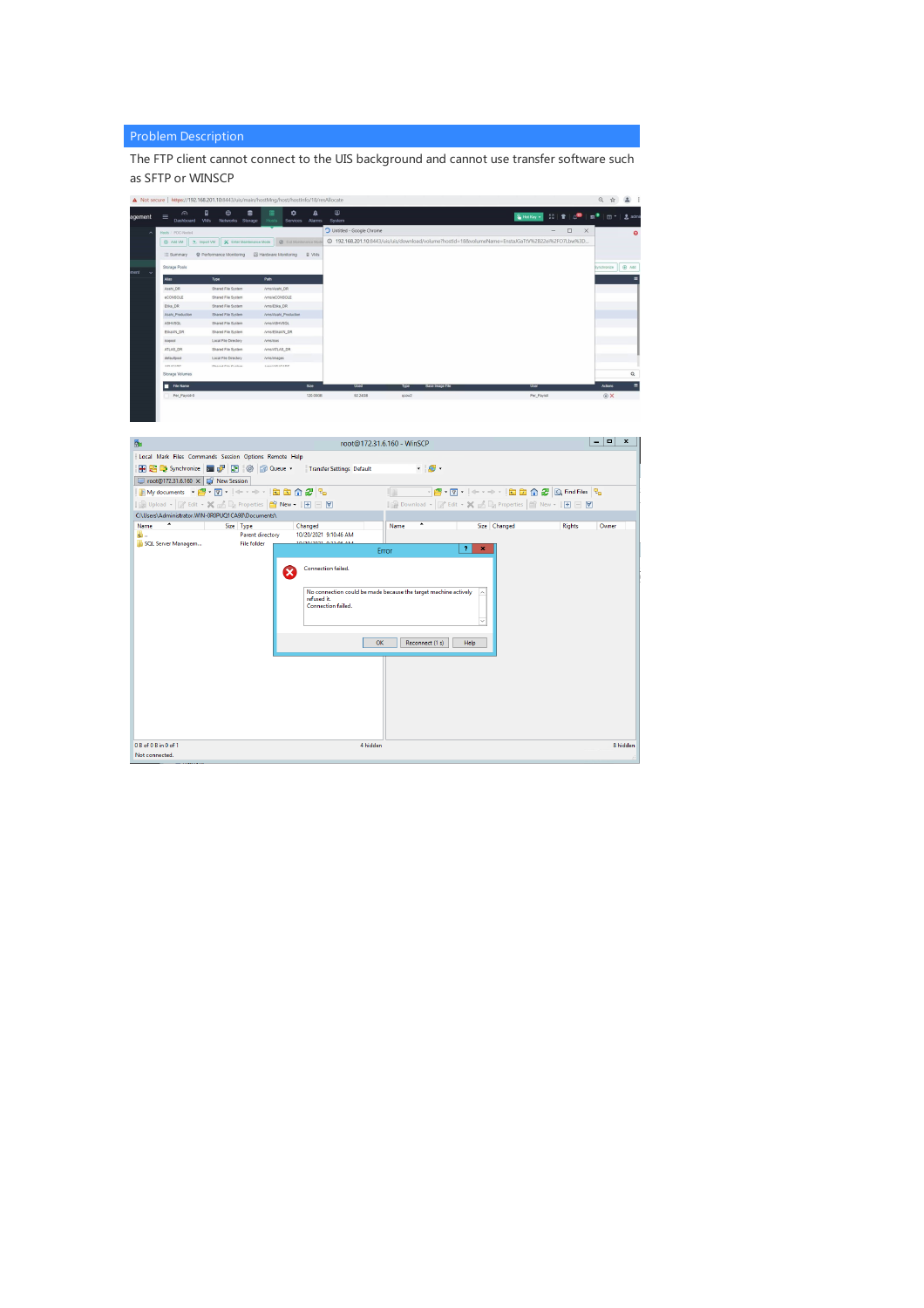## Process Analysis

Background Login A node can transfer files to other nodes using SCP. The transfer software cannot be used on the terminal because the ROOT login permission is not enabled for the S SH service of the UIS. The configuration is as follows.

1. Query the SSHD service status.

[root@cvknode2 ~]# systemctl status sshd

● sshd.service - OpenSSH server daemon

Loaded: loaded (/usr/lib/systemd/system/sshd.service; enabled; vendor preset: enabled) Active: active (running) since Fri 2021-10-08 14:23:27 CST; 1 weeks 5 days ago

Docs: man:sshd(8)

man:sshd\_config(5)

Main PID: 4704 (sshd)

Tasks: 3

Memory: 85.5M

CGroup: /system.slice/sshd.service

- ├─ 4704 /usr/sbin/sshd -D
- ├─896815 sshd: [accepted]

└─896823 sshd: [net]

Oct 21 13:48:42 cvknode2 sshd[896423]: Accepted publickey for root from 172...ek Hint: Some lines were ellipsized, use -l to show in full.

2. Edit the SSHD config file

vi /etc/ssh/sshd\_config

PasswordAuthentication yes

PermitRootLogin yes

service sshd restart